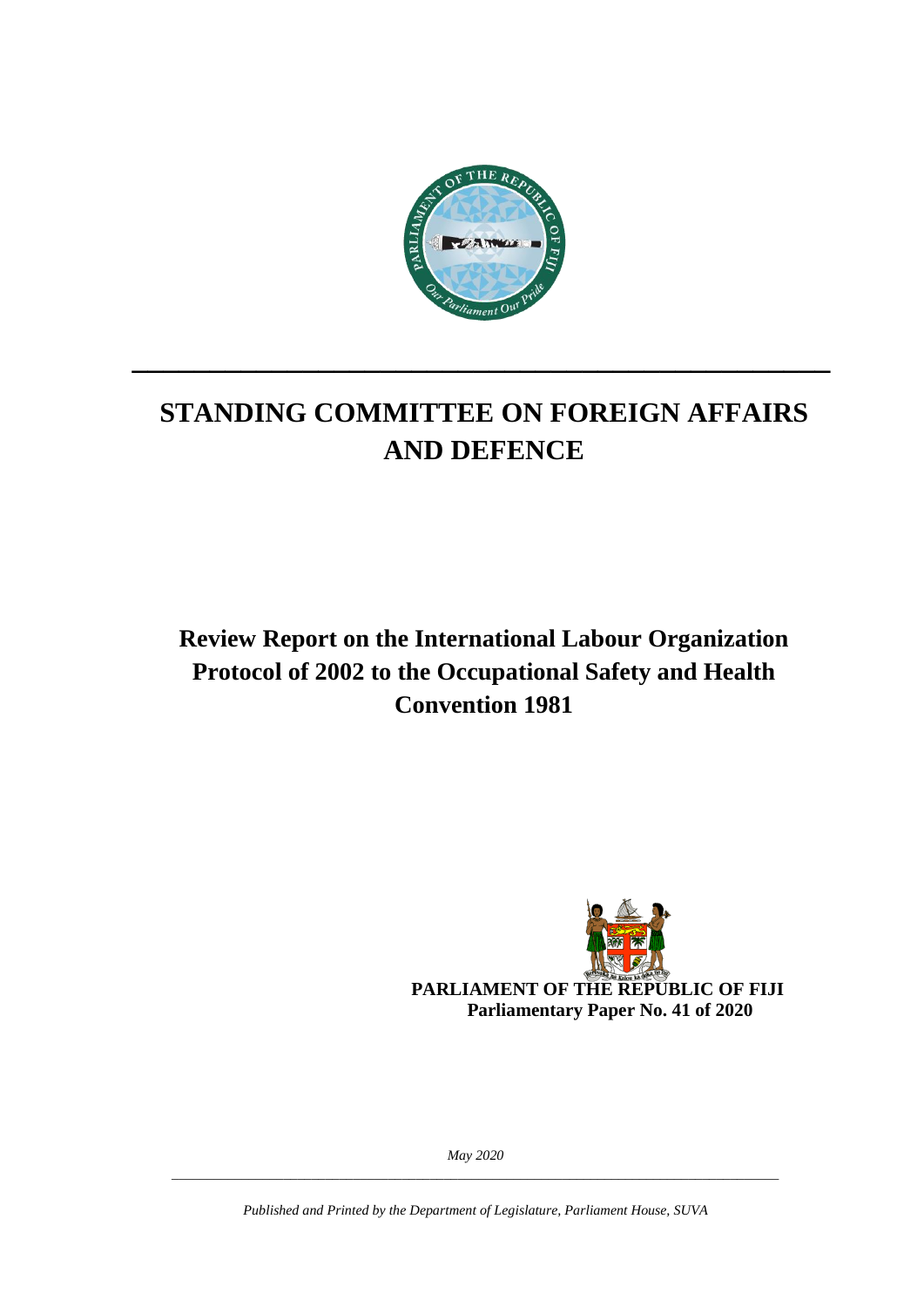#### **Table of Contents**

| 1.0 |  |  |  |
|-----|--|--|--|
| 1.1 |  |  |  |
| 1.2 |  |  |  |
| 1.3 |  |  |  |
| 2.0 |  |  |  |
| 2.1 |  |  |  |
|     |  |  |  |
|     |  |  |  |
| 2.2 |  |  |  |
| 3.0 |  |  |  |
| 4.0 |  |  |  |
| 5.0 |  |  |  |
| 6.0 |  |  |  |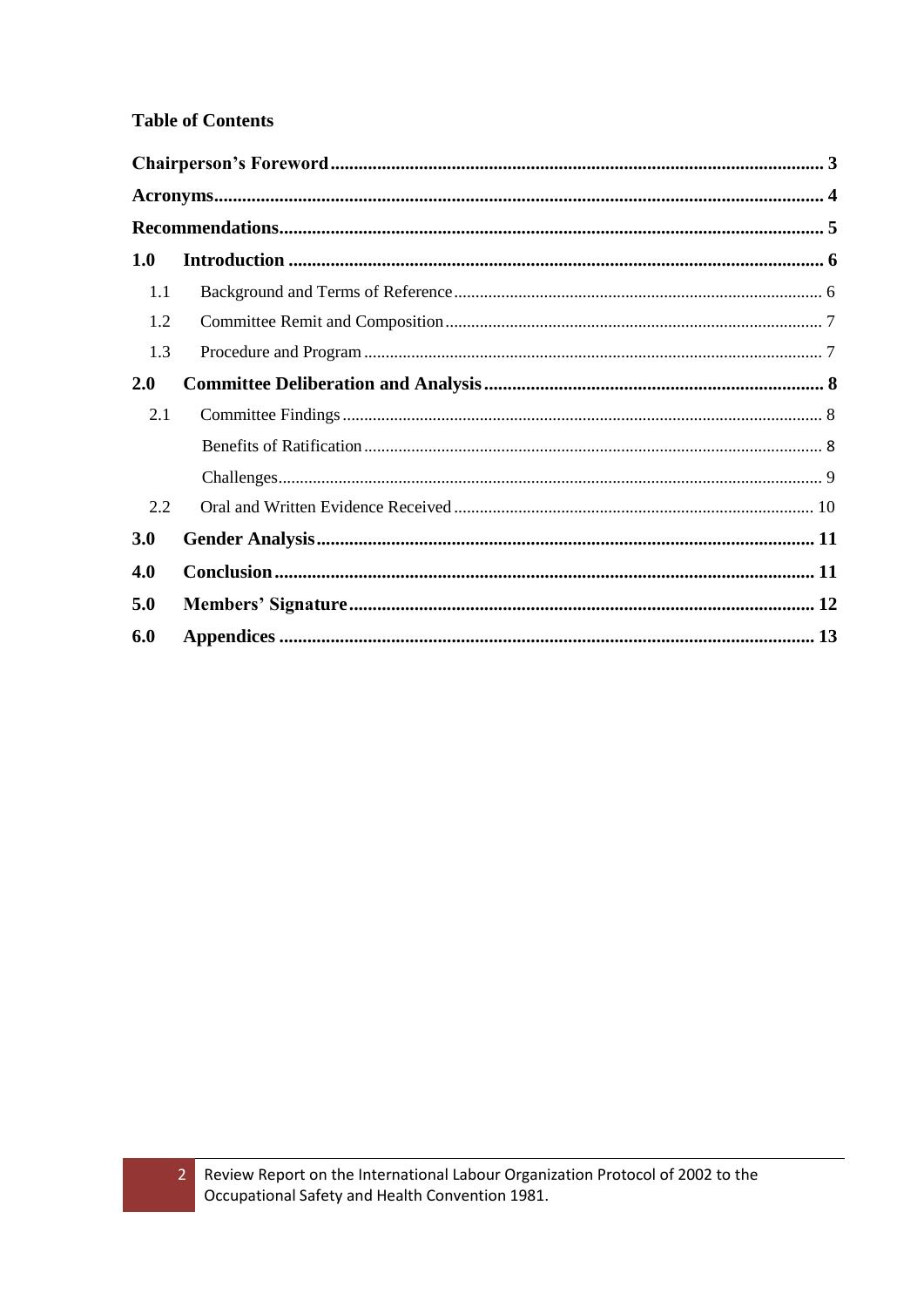## <span id="page-2-0"></span>**Chairperson's Foreword**

I am pleased to present the Review Report on the International Labour Organization Protocol of 2002 to the Occupational Safety and Health Convention 1981.

The Committee when reviewing the treaty, heard oral submissions, received written submissions as well as holding public consultations in Suva and Lautoka from the relevant stakeholders and the general public.

The Protocol was formulated in 2002 as a Protocol to the ILO Occupational Safety and Health Convention 1981 (Convention). The Protocol has a total of 11 Articles and was enacted to give effect to Articles 4 and 11 of the Convention.

Fiji should adopt an expansive definition of work that includes the formal and informal sector. This expanded notion of work is going to be consistent with Fiji's vision of equality for all, enunciated in our Constitution and it would be inequitable for workers from the formal sector and with the contract of service, written or oral, to be protected from violence while excluding workers in the informal sector.

The Committee recommends that Fiji fully ratifies the Treaty.

The Committee commends the contributions by stakeholders that assisted in the preparation of this report.

I take this opportunity to thank members of my Committee including contributions of alternate members: Hon. Lenora Qereqeretabua and Hon. Prof. Biman Prasad (alternate members for Hon. Pio Tikoduadua) and Hon. Mikaele Leawere (alternate member for Hon. Anare Jale) and the Secretariat for compiling this bipartisan report.

On behalf of the Standing Committee on Foreign Affairs and Defence, I submit this report to the Parliament.

about

**Hon. Alexander O'Connor Chairperson**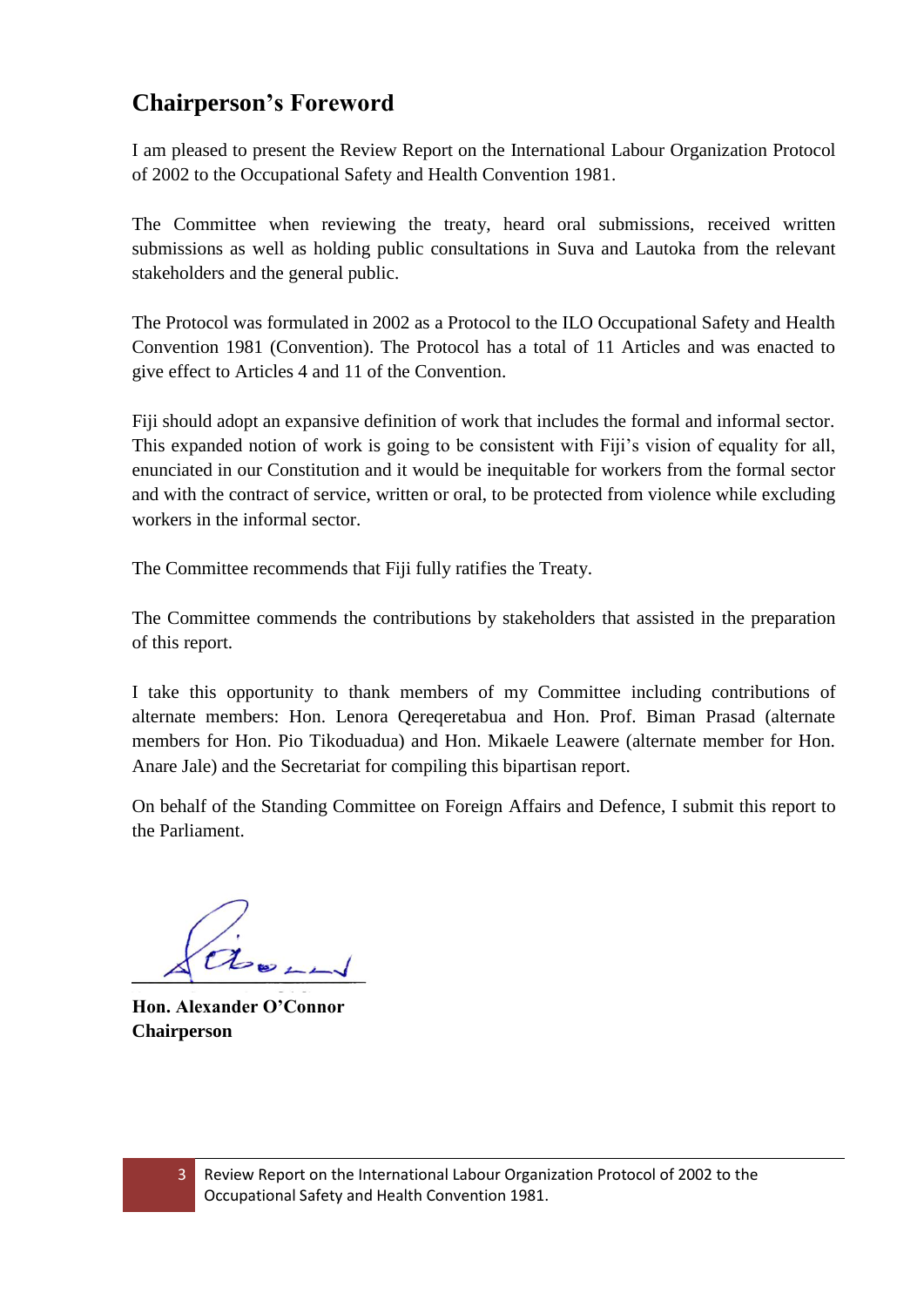## <span id="page-3-0"></span>**Acronyms**

| <b>CEDAW</b>                                           | Convention on the Elimination of all Forms of Discrimination Against |  |  |  |  |  |
|--------------------------------------------------------|----------------------------------------------------------------------|--|--|--|--|--|
|                                                        | Women                                                                |  |  |  |  |  |
| <b>ERA</b>                                             | <b>Employment Relations Act</b>                                      |  |  |  |  |  |
| <b>FCS</b>                                             | Fiji Corrections Service                                             |  |  |  |  |  |
| Fiji Police Force<br><b>FPF</b>                        |                                                                      |  |  |  |  |  |
| <b>FTUC</b>                                            | <b>Fiji Trades Union Congress</b>                                    |  |  |  |  |  |
| <b>ILO</b><br><b>International Labour Organisation</b> |                                                                      |  |  |  |  |  |
| <b>MEPIR</b>                                           | Ministry of Employment, Productivity & Industrial Relations          |  |  |  |  |  |
| <b>MODNS</b>                                           | Ministry of Defence and National Security                            |  |  |  |  |  |
| Ministry of Foreign Affairs<br><b>MOFA</b>             |                                                                      |  |  |  |  |  |
| <b>MWCPA</b>                                           | Ministry of Women, Children and Poverty Alleviation                  |  |  |  |  |  |
| <b>NGP</b>                                             | <b>National Gender Policy</b>                                        |  |  |  |  |  |
| <b>RIA</b>                                             | <b>Regulatory Impact Assessments</b>                                 |  |  |  |  |  |
| <b>RFMF</b>                                            | Republic of Fiji Military Forces                                     |  |  |  |  |  |
| <b>SDGs</b>                                            | <b>Sustainable Development Goals</b>                                 |  |  |  |  |  |
| <b>Standing Orders</b><br>SO <sub>1</sub>              |                                                                      |  |  |  |  |  |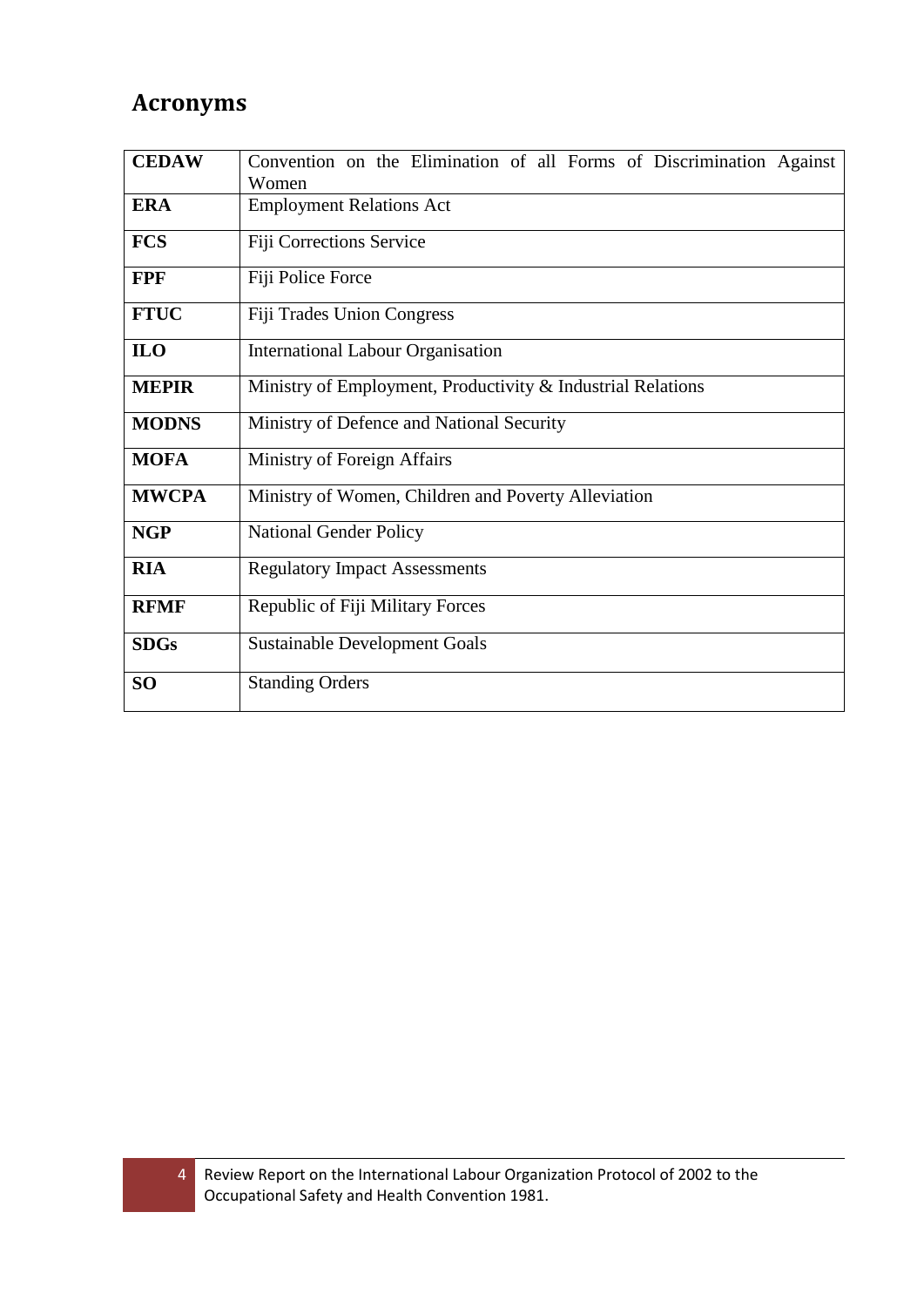## <span id="page-4-0"></span>**Recommendations**

The Committee recommends that:

- 1. Fiji accede to the Convention and adopts without reservation.
- 2. Fiji should adopt an expansive definition of work that includes the formal and informal sector. This expanded notion of work should be consistent with Fiji's vision of equality for all, enunciated in our Constitution.
- 3. Fiji reviews the current legislations whereby compensation claims could be made beyond the current limitation of 24 months. Some occupational related diseases are diagnosed much later after ones' retirement.
- 4. Fiji develops capacity to detect and report on occupational diseases especially to those that have long latent period.
- 5. Fiji creates a National Occupational Safety and Health Coordinating Agency for effective sharing of information across Ministries and Agencies which are involved in promoting occupational safety and health.
- 6. Parliament must ensure that all laws, regulations and statutes related to occupational safety and health, undergo Regulatory Impact Assessments (RIA) to ascertain their effectiveness.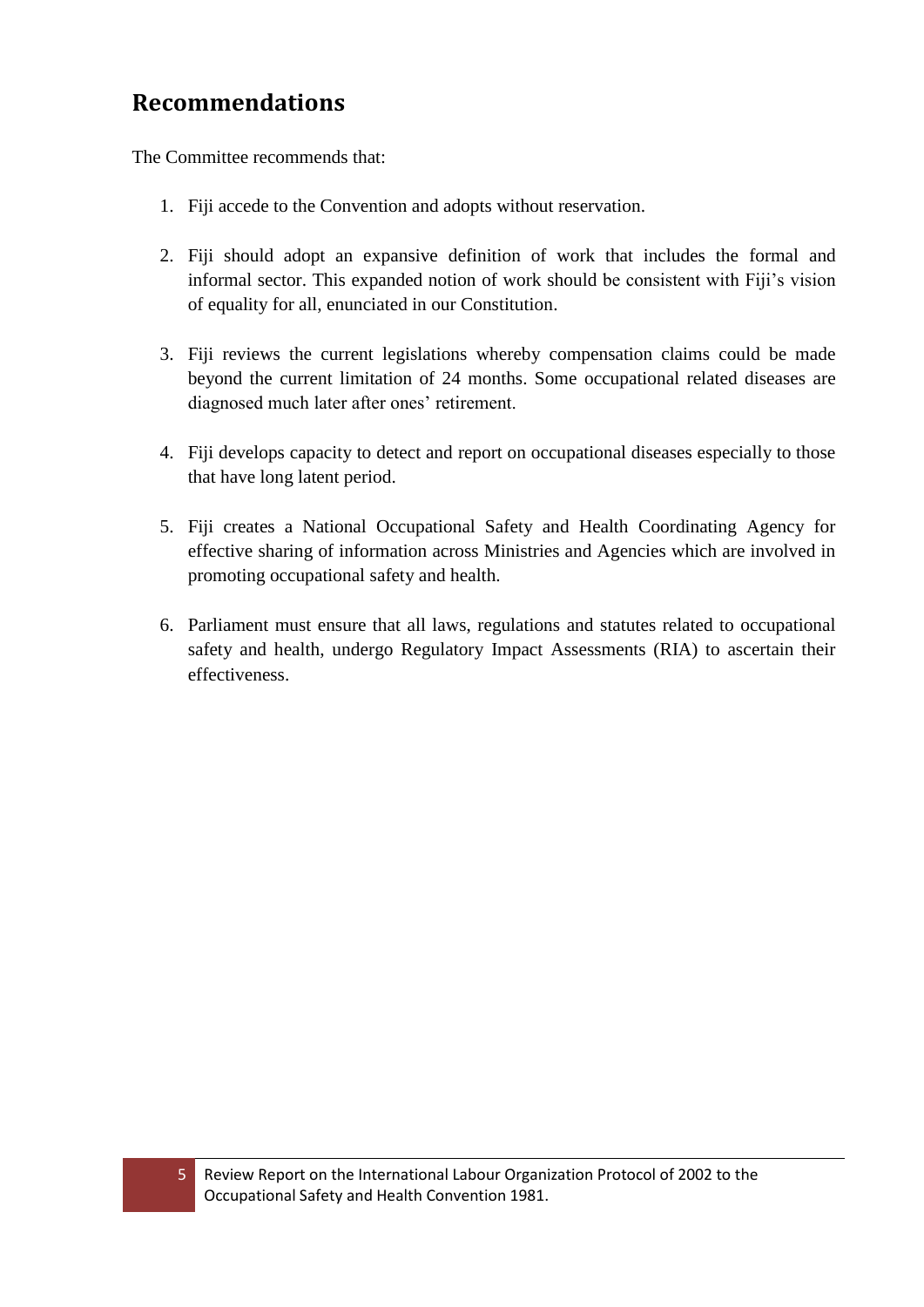### <span id="page-5-0"></span>**1.0 Introduction**

### <span id="page-5-1"></span>**1.1 Background and Terms of Reference**

The Committee had reviewed the International Labour Organization- Protocol of 2002 to the Occupational Safety and Health Convention 1981 in the first meeting on Monday 24<sup>th</sup> February 2020.

On  $2<sup>nd</sup>$  to  $10<sup>th</sup>$  March 2020 stakeholders made submissions on the above Treaty in the Parliament precinct in Suva and on 5<sup>th</sup> March 2020 in Lautoka.

The Articles 8 to 12 of the Protocol outline the ratification processes and provides for other administrative guidance on the Protocol.

The Health and Safety at Work Act 1996 (Act) and the Health and Safety at Work (Administration) Regulations 1997 (Regulations) provide the minimum requirements pertaining to health and safety at work. In this regard, they provide for the systems of notification and recordings of occupational accidents, occupational diseases, dangerous occurrences and suspected cases of occupational diseases by the employers and the competent authorities in Fiji.

Section 26 (1) of the Act provides the following in regards to the notifications of accidents and other matters, where an accident occurs at a workplace, whether or not it causes the death of, or bodily injury to, any person; or any other matter occurs at or in relation to a workplace which affects the health and safety of any person, being an accident or other matter which is required by the regulations to be notified. Further, the employer at the workplace or such other person as is prescribed shall give notice of the accident or other matter to the Chief Health and Safety Inspector.

The Report is divided into three parts:

- I. **Part One** focuses on the Committee recommendations
- II. **Part Two** covers the Findings of the report to Parliament
- III. **Part Three** -covers the Conclusion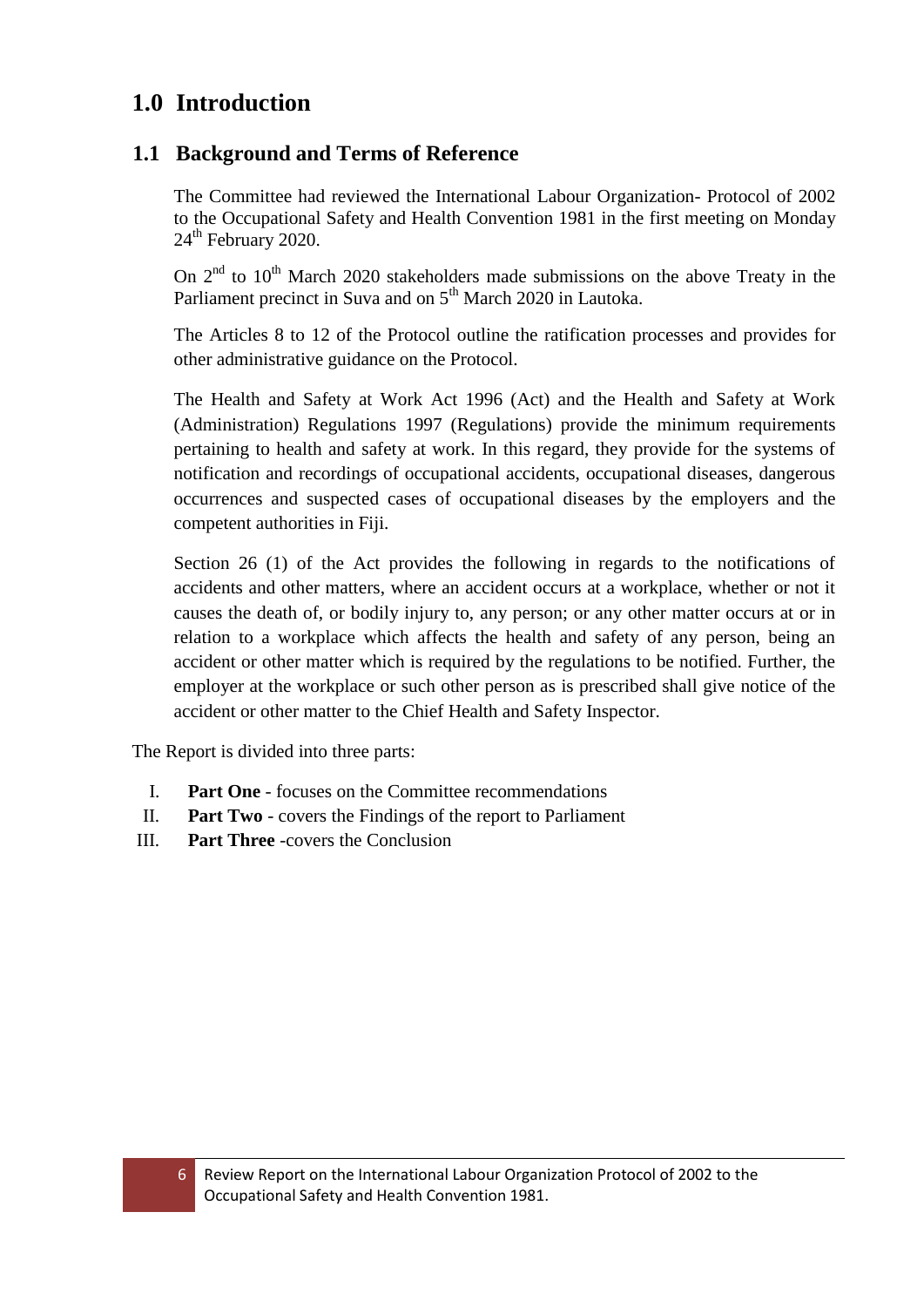### <span id="page-6-0"></span>**1.2 Committee Remit and Composition**

Pursuant to Standing Orders 109(2) (e) that the Standing Committee on Foreign Affairs and Defence is mandated to look into matters related to Fiji's relations with other countries, development aid, foreign direct investment, oversight of the military and relations with multi-lateral organisation.

The members of the Standing Committee on Foreign Affairs and Defence are as follows:

- 1.2.1 Hon. Alexander O'Connor Chairperson
- 1.2.2 Hon. Dr. Salik Govind Deputy Chairperson
- 1.2.3 Hon. Selai Adimaitoga Member
- 1.2.4 Hon. Pio Tikoduadua Member
- 1.2.5 Hon. Anare Jale Member
- 1.2.6 Hon. Lenora Qereqeretabua –Alternate Member
- 1.2.7 Hon. Mikaele Leawere- Alternate Member
- 1.2.8 Hon. Prof. Biman Prasad Alternate Member

### <span id="page-6-1"></span>**1.3 Procedure and Program**

The Standing Committee on Foreign Affairs and Defence commenced its deliberation on the  $2<sup>nd</sup>$  to  $10<sup>th</sup>$  March in the Parliament precincts and  $5<sup>th</sup>$  March 2020 in Lautoka and received a written and oral submission from stakeholders with the following attendees:

- Ministry of Defence and National Security
- Republic of Fiji Military Forces
- Fiji Police Force
- Fiji Corrections Service
- Ministry of Foreign Affairs
- International Labour Organization
- Ministry of Employment, Productivity and Industrial Relations
- Ministry of Women, Children and Poverty Alleviation
- Senior Officials of the International Labour Organisation based in Suva
- Mr. Samisaraan Pillay, Retired British Army Officer
- Nadi Chamber of Commerce President Dr. Ram Raju
- University of the South Pacific
- Professor Shaista Shameem
- Fiji Human Rights and Anti-Discrimination Commission
- Fijian Teachers Association
- Office of the Solicitor General
- Ministry of Industry, Trade and Tourism
- Pacific Network on Globalization (PANG)
- Fiji Women Rights Movement (FWRM)
- Mr. Reginald Lutu (personal submission)
- Fiji Trades Union Congress (FTUC)
- 7 Review Report on the International Labour Organization Protocol of 2002 to the Occupational Safety and Health Convention 1981.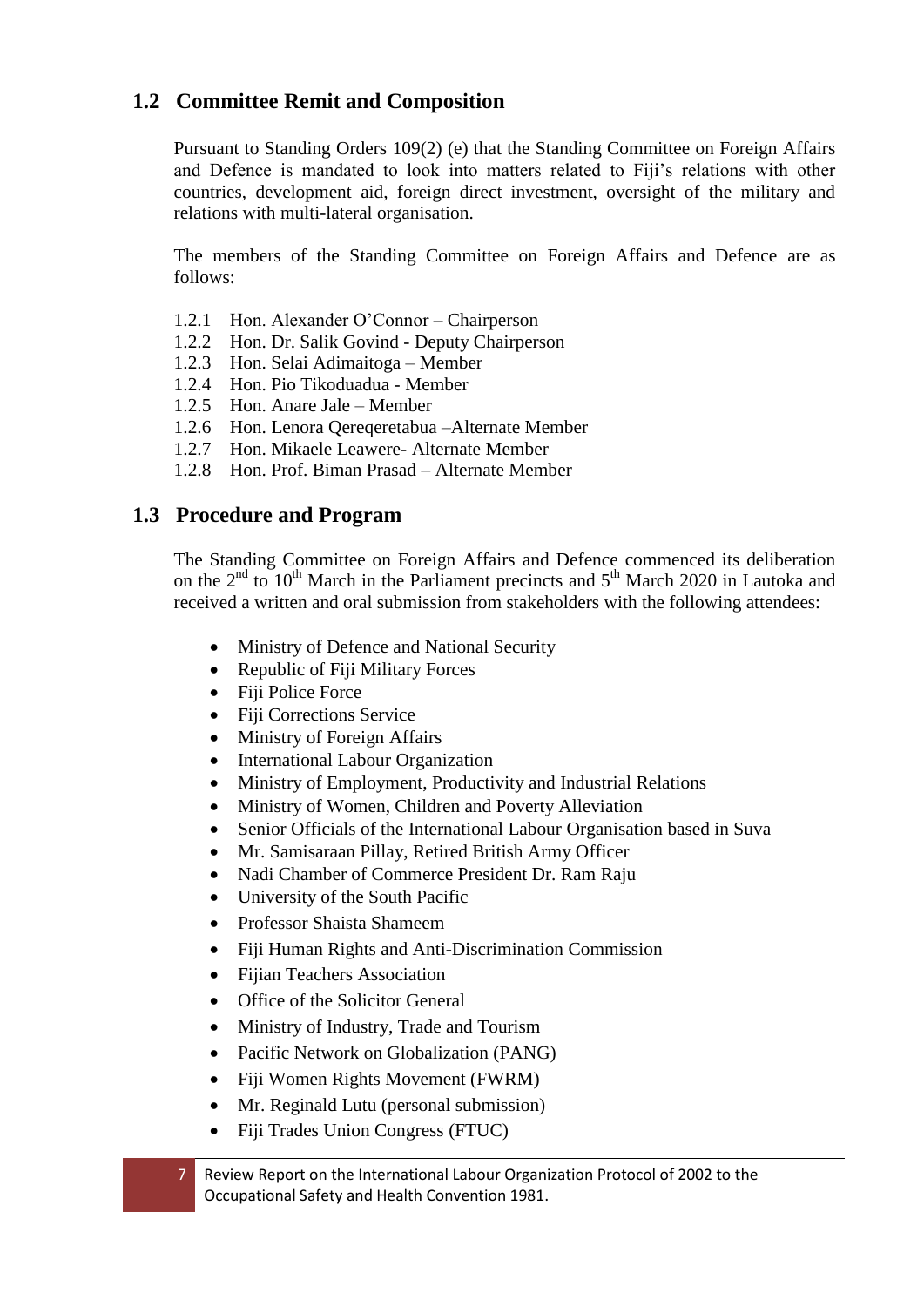## <span id="page-7-0"></span>**2.0 Committee Deliberation and Analysis**

### <span id="page-7-1"></span>**2.1 Committee Findings**

The Committee's findings are outlined below:

- 1. All submitters agreed that Fiji sign and ratify the Convention without Reservation.
- 2. Need for Ministry of Employment, Productivity & Industrial Relations and Ministry of Health and Medical Services train specialist doctors to properly diagnose and treat workplace related injuries and diseases.
- 3. Lack of information sharing and coordinating of data amongst key government ministries and agencies to better track and understand OHS related injuries and diseases in the workplace.
- 4. Current laws and policies focus only on occupational injuries and diseases and not on overall wellness and physical fitness in schools and workplaces in view of the current prevalence of NCDs.

### <span id="page-7-2"></span>**Benefits of Ratification**

Ratification of the Protocol will further strengthen and complement Fiji's national laws and policies some of which are:

- a. Employment Relations Act 2007, Health and Safety at Work Act 1996;
- b. Health and Safety and Work (Control of Hazardous Substance) Regulations 2006;
- c. Health and Safety at Work (Diving) Regulations 2006;
- d. Health and Safety at Work (Administration) Regulations 1997;
- e. Accident Compensation (Employment Accidents) Regulations 2018;
- f. The Committee commends the contributions by stakeholders that assisted in the preparation of this report.

#### **Impact of the Convention**

Fiji ratified the International Labour Organization Occupational Safety and Health Convention 1981 (the Convention) on 28 May 2008.

Accurate and timely identification and notification of occupational injuries and diseases will assist in further strengthening of programmes to prevent, respond and compensate for the workers who are involved in occupational safety and health related incidents.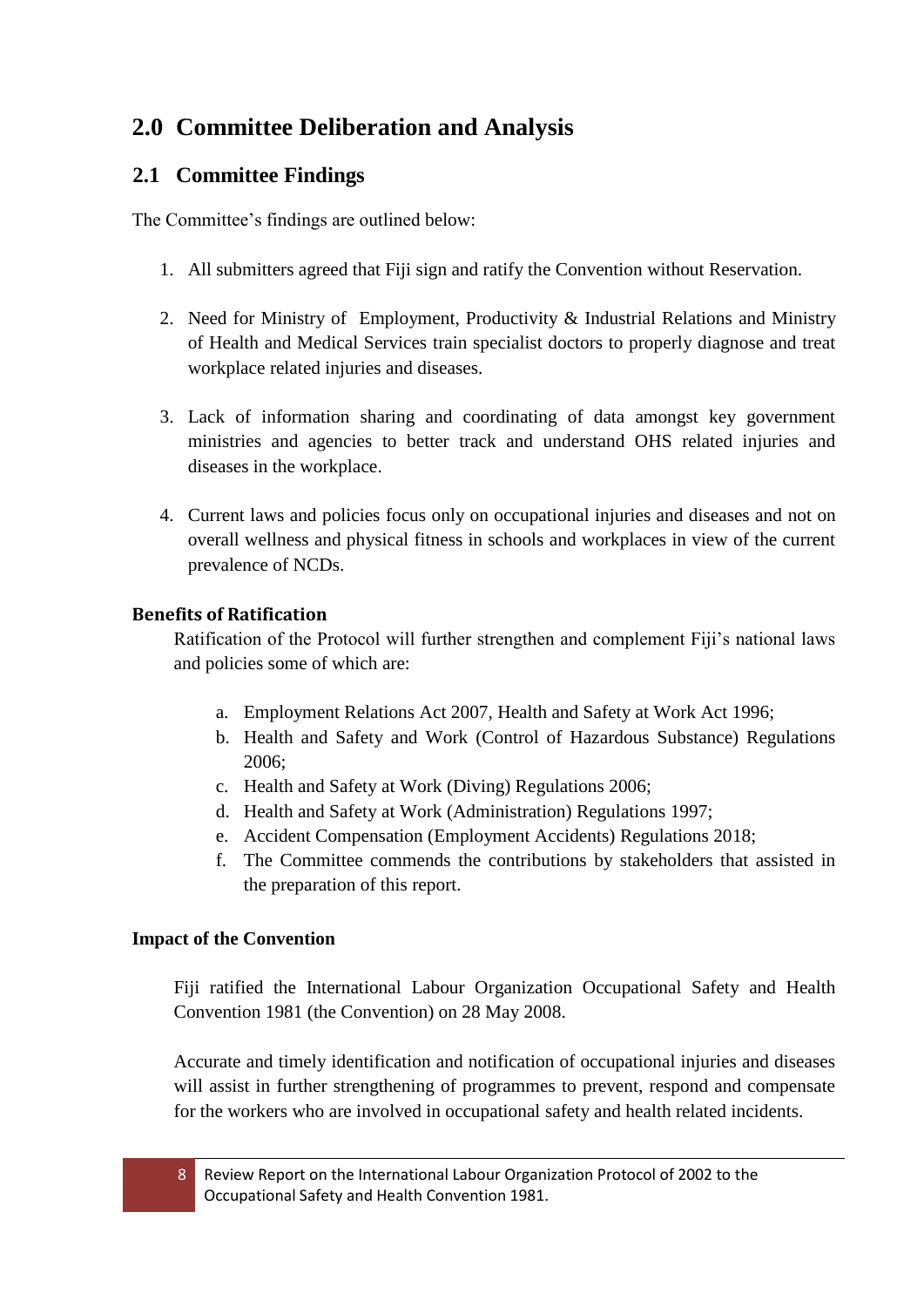#### **Requirements for Implementation**

Fiji's legislative framework is already in compliance with all the obligations under the Protocol.

Under section 20 of the Fijian Constitution, every person has the right to fair employment practices, including humane treatment and proper working conditions.

### <span id="page-8-0"></span>**Challenges**

- 1. Need to centralise and coordinate data amongst key government ministries and agencies to better understand OHS injuries and diseases in homes, schools and workplaces in Fijian Society.
- 2. Reforms and leadership in the homes and workplaces to inculcate safe life and work practices in domestic, school, tertiary, industrial and work environments.
- 3. There is no single data collection agency in Fiji to tally "occupational accidents, occupational diseases, dangerous occurrence and commuting accidents" pursuant to Articles 4 and 5. There is no inter-agency understanding or coordination with respect to data collection; let alone investigation of occupational accidents/diseases.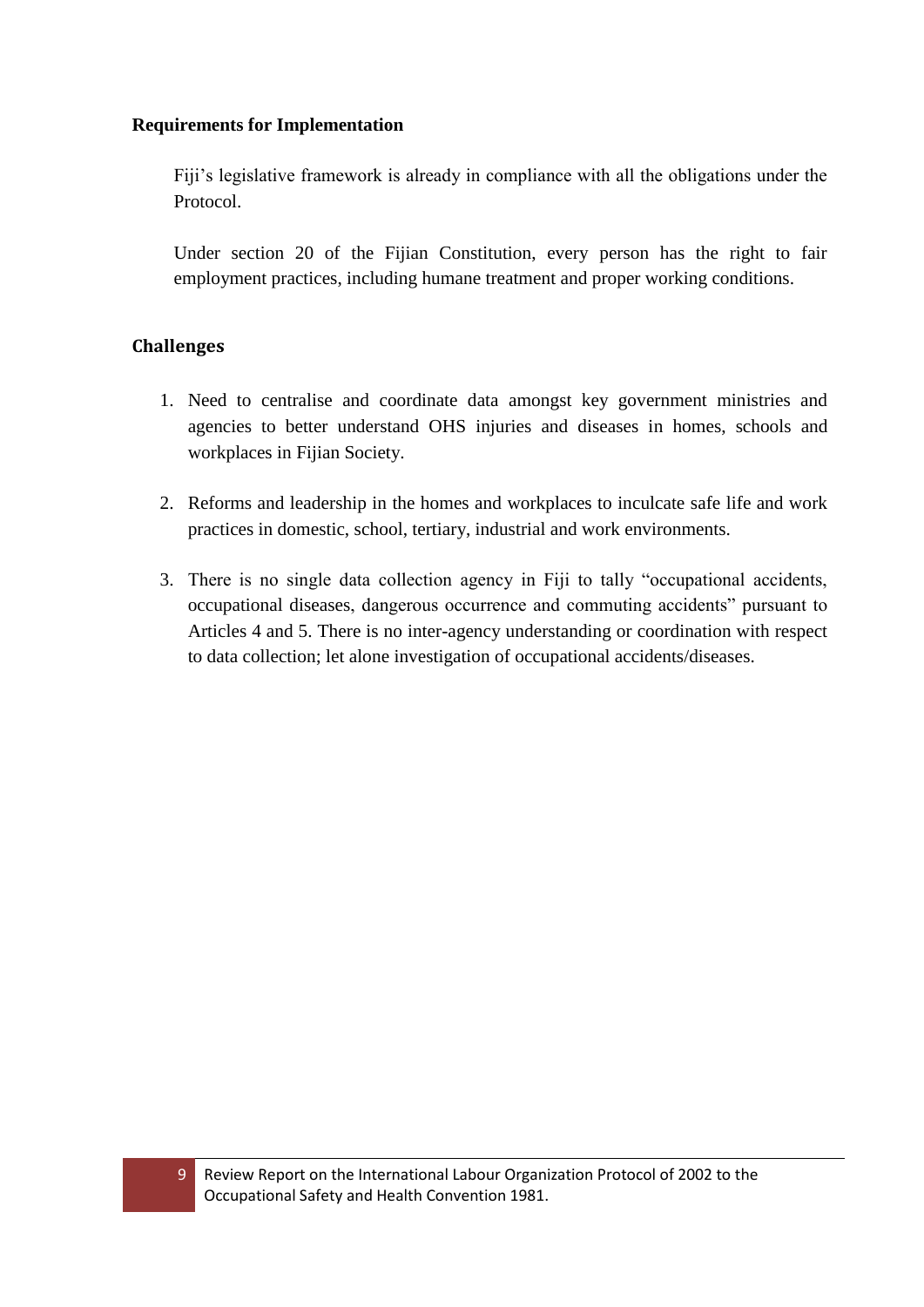### <span id="page-9-0"></span>**2.2 Oral and Written Evidence Received**

The Committee received oral and written submissions from stakeholders and the public as listed on page 7 of this report and in *Appendix A*.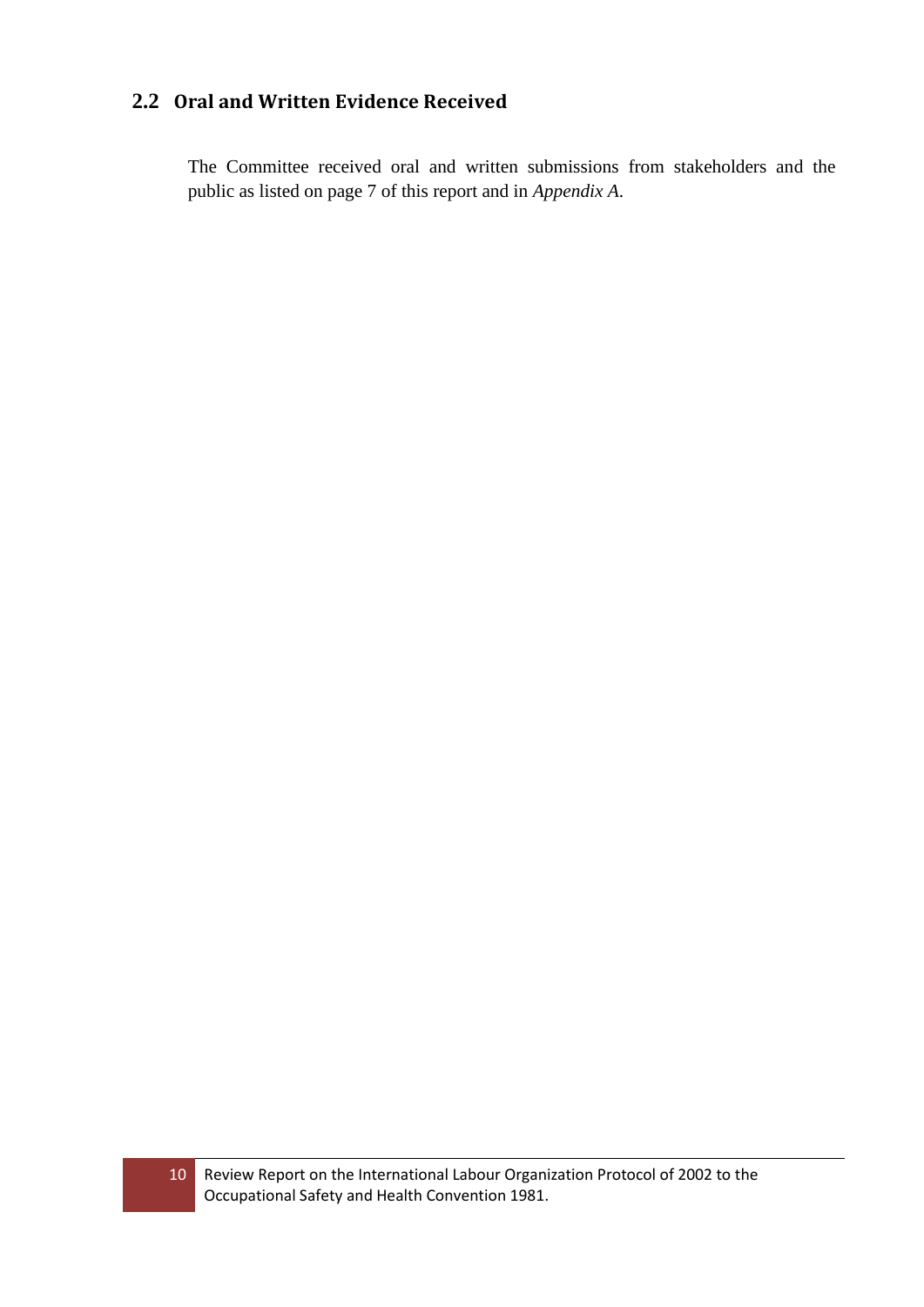## <span id="page-10-0"></span>**3.0 Gender Analysis**

The Convention is gender neutral and therefore benefits all genders.

## <span id="page-10-1"></span>**4.0 Conclusion**

The Standing Committee on Foreign Affairs and Defence has fulfilled its mandate approved by Parliament which is to review the International Labour Organization Protocol of 2002 to the Occupational Safety and Health Convention 1981.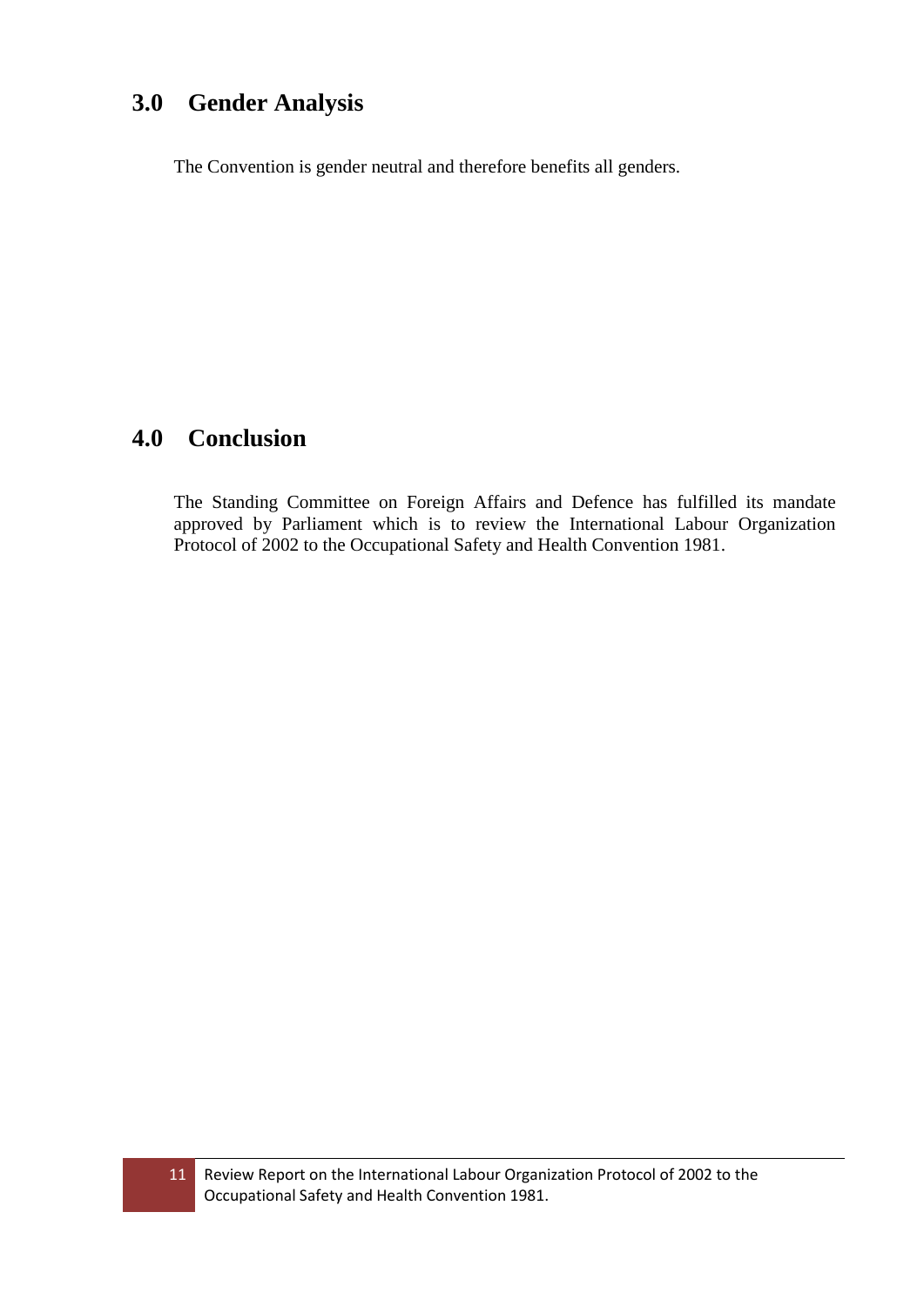## <span id="page-11-0"></span>**5.0 Members' Signature**

abor Hon. Alexander O'Connor Chairperson Hon. Pio Tikoduadua Hon. Dr. Salik Govind **Deputy Chairperson Member**  $\mathscr{A}$ 

Hon. Selai Adimaitoga **Member** 

Hon. Anare Jale **Member** 

Phleasere

Hon. Mikaele Leawere

(Alternate Member for Hon. Anare Jale during the duration of **Treaty Proceedings)**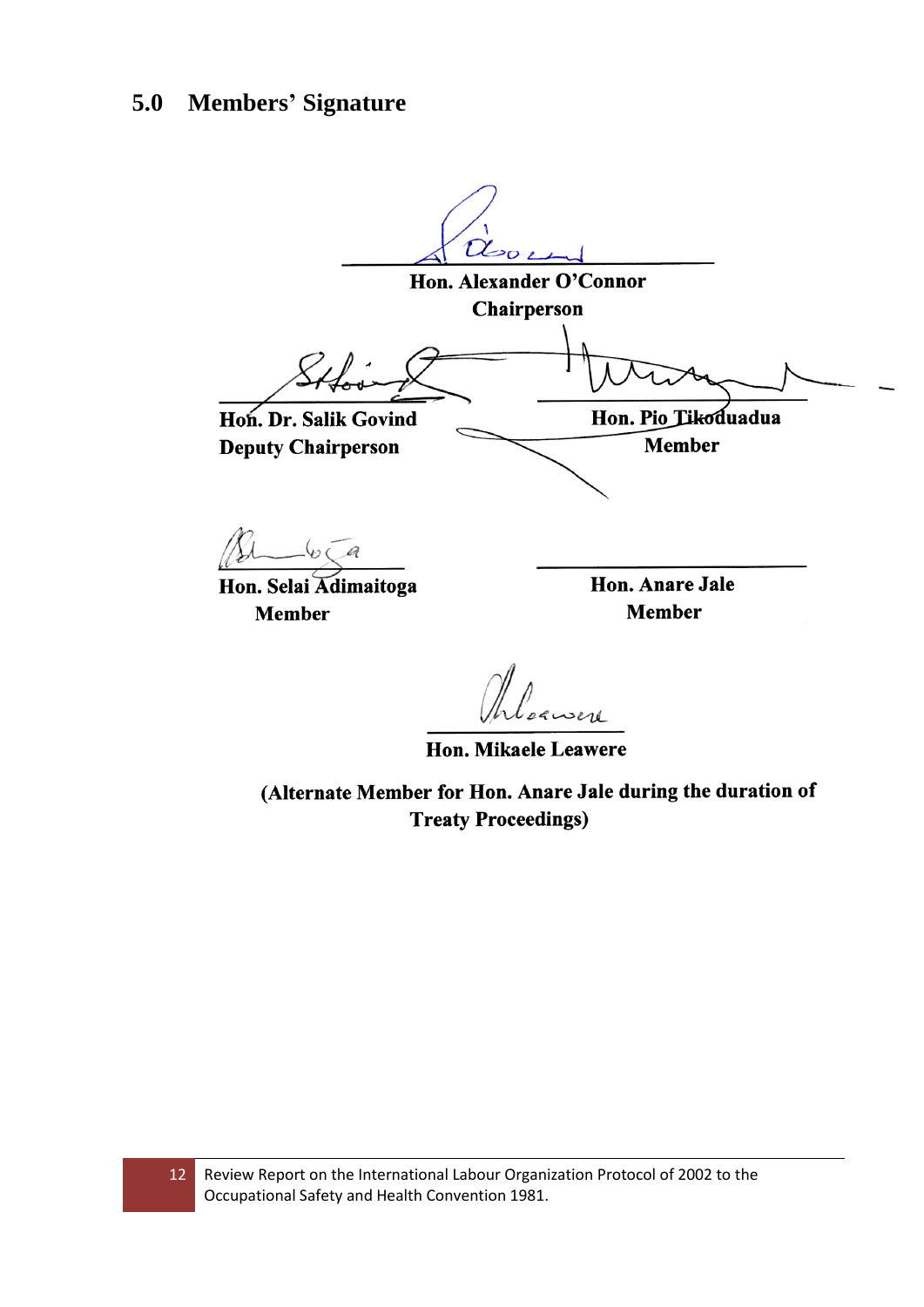### <span id="page-12-0"></span>**6.0 Appendices**

All other written and transcribed evidences gathered during the public submissions and public consultations will be made accessible on the Parliament website on: <http://www.parliament.gov.fj/committees/standing-committee-on-foreign-affairs-and-defence/>

|                |                                           |                                         | Written              | Oral            |
|----------------|-------------------------------------------|-----------------------------------------|----------------------|-----------------|
| N <sub>0</sub> | <b>Date</b>                               | <b>Agency/Organisation</b>              | <b>Evidence</b>      | <b>Evidence</b> |
|                |                                           |                                         |                      |                 |
| 1.             |                                           | Ministry of Defence and National        | $\blacktriangledown$ | $\checkmark$    |
|                |                                           | Security                                |                      |                 |
|                |                                           |                                         |                      |                 |
|                |                                           |                                         |                      |                 |
| 2.             | 02 <sup>nd</sup><br>Monday,               | Republic of Fiji Military Forces        | ✓                    | ✓               |
|                | March, 2020                               |                                         |                      |                 |
| 3.             |                                           | Fiji Police Force                       | ✓                    | $\checkmark$    |
|                |                                           |                                         |                      |                 |
|                |                                           |                                         |                      |                 |
| 4.             |                                           | Fiji Corrections Service                | ✓                    | ✓               |
|                |                                           |                                         |                      |                 |
|                |                                           |                                         | $\checkmark$         | ✓               |
| 5.             |                                           | Ministry of Foreign Affairs             |                      |                 |
|                |                                           |                                         |                      |                 |
| 6.             |                                           | Ministry of Employment,                 | $\checkmark$         | $\checkmark$    |
|                | $03^{\text{rd}}$<br>Tuesday,              | Productivity and Industrial             |                      |                 |
|                | March, 2020                               | Relations                               |                      |                 |
| 7.             |                                           | Ministry of Women, Children and         | ✓                    | $\checkmark$    |
|                |                                           | Poverty Alleviation                     |                      |                 |
|                |                                           |                                         | ✓                    | ✓               |
| 8.             | Thursday, 05 <sup>th</sup><br>March, 2020 | Mr. Samarasam Pillay, Retiree           |                      |                 |
| 9.             |                                           | Dr. Ram Raju, President of the          | $\checkmark$         | $\checkmark$    |
|                |                                           | Nadi Chamber of Commerce                |                      |                 |
| 10.            |                                           | University of the South Pacific         | $\checkmark$         | $\checkmark$    |
| 11.            |                                           | Professor Shaista Shameem               | $\checkmark$         | ✓               |
|                |                                           |                                         | $\checkmark$         | $\checkmark$    |
| 12.            |                                           | Human<br>Rights<br>Fiji<br>and<br>Anti- |                      |                 |

13 Review Report on the International Labour Organization Protocol of 2002 to the Occupational Safety and Health Convention 1981.